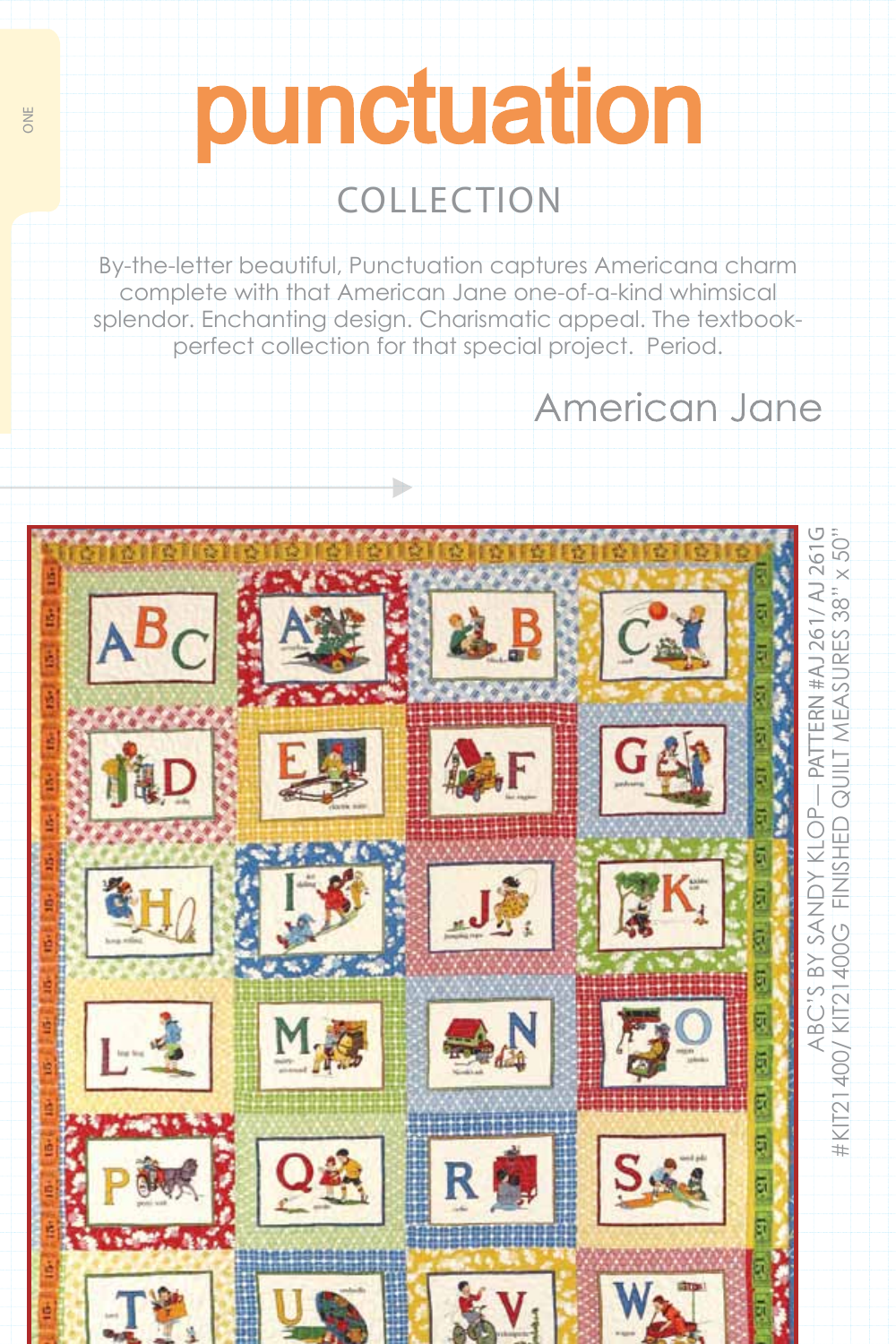









21405 13

2140513









\*REDUCED TO SHOW REPEAT

\*REDUCED TO SHOW REPEAT 21401 14

21401 14

21405 11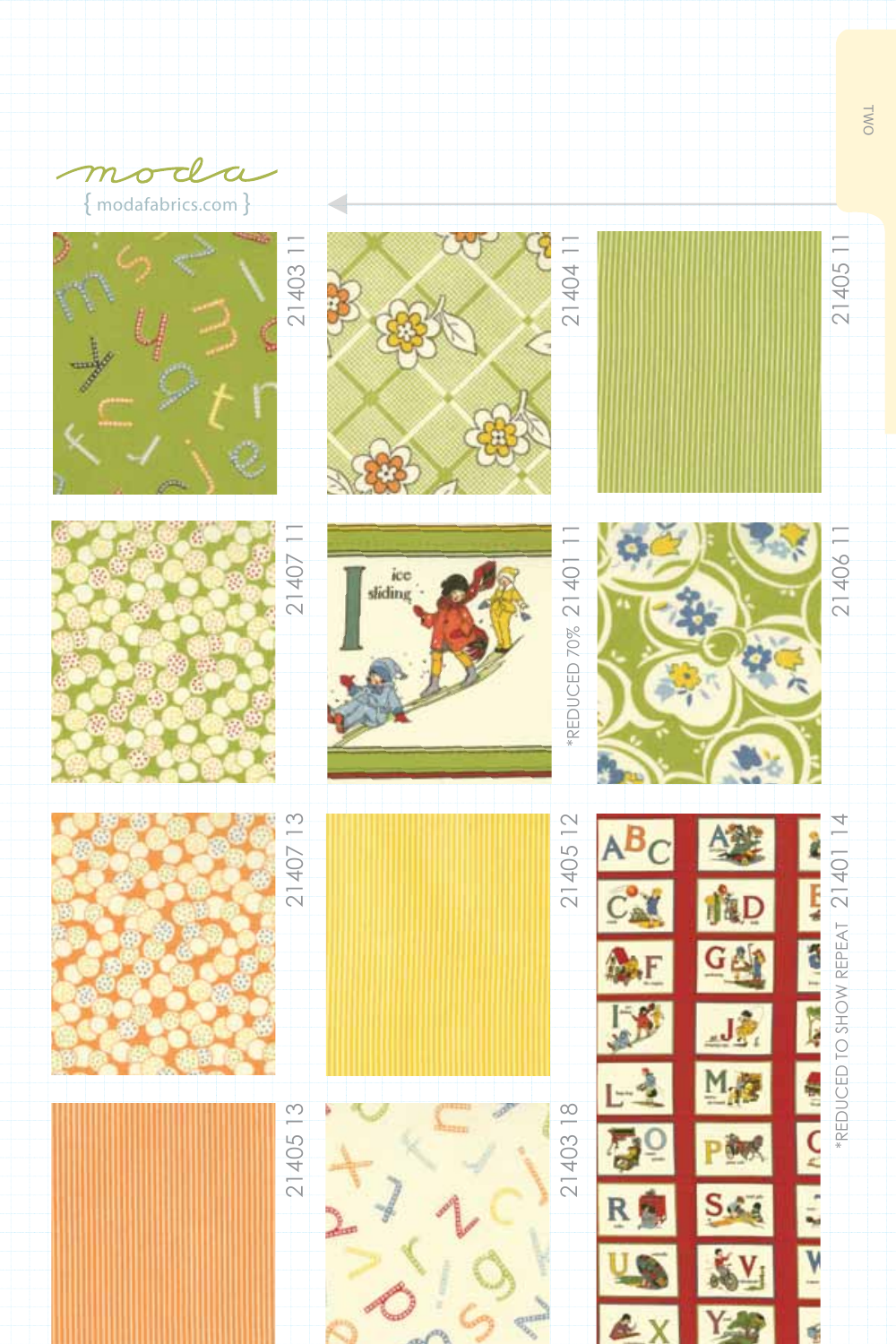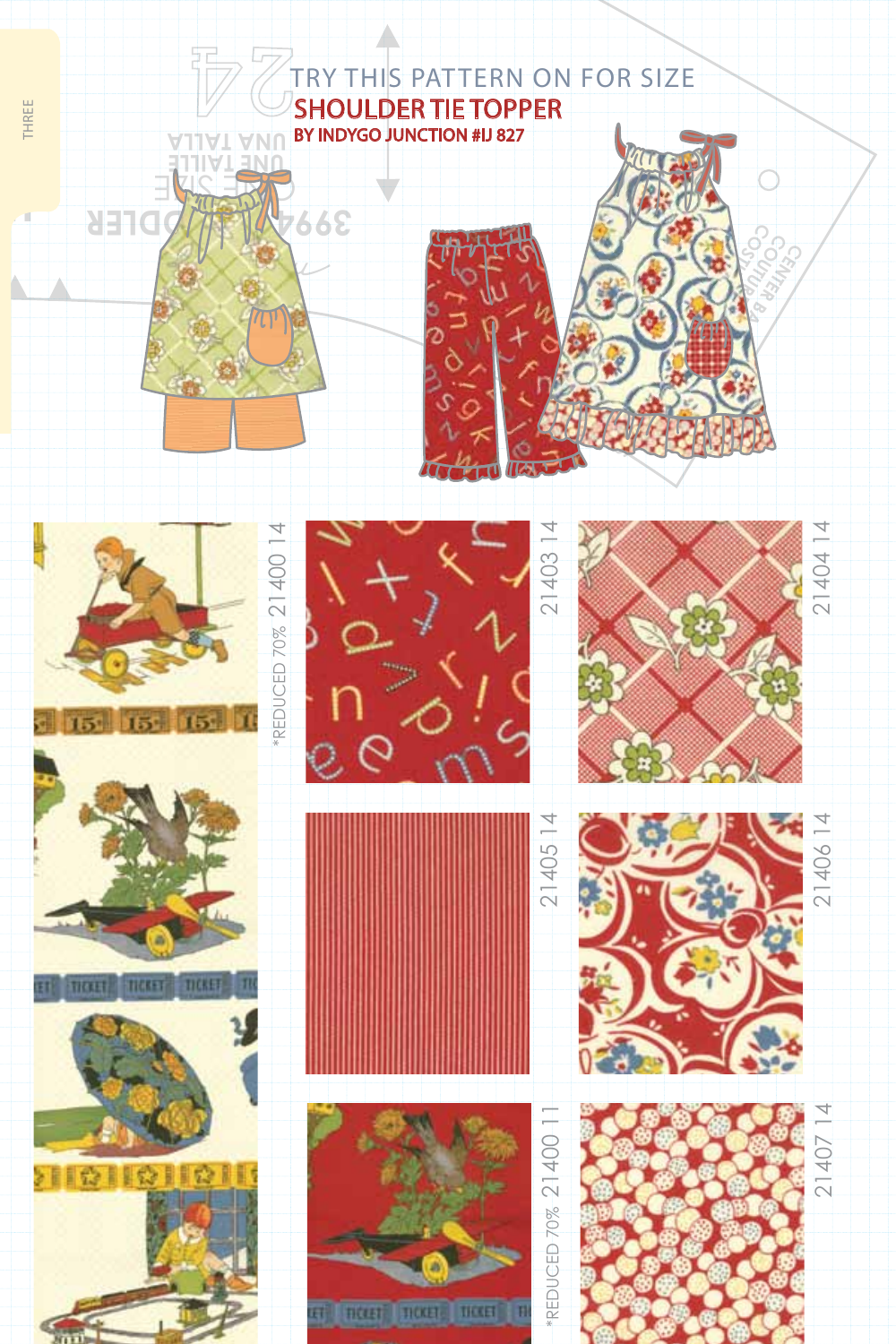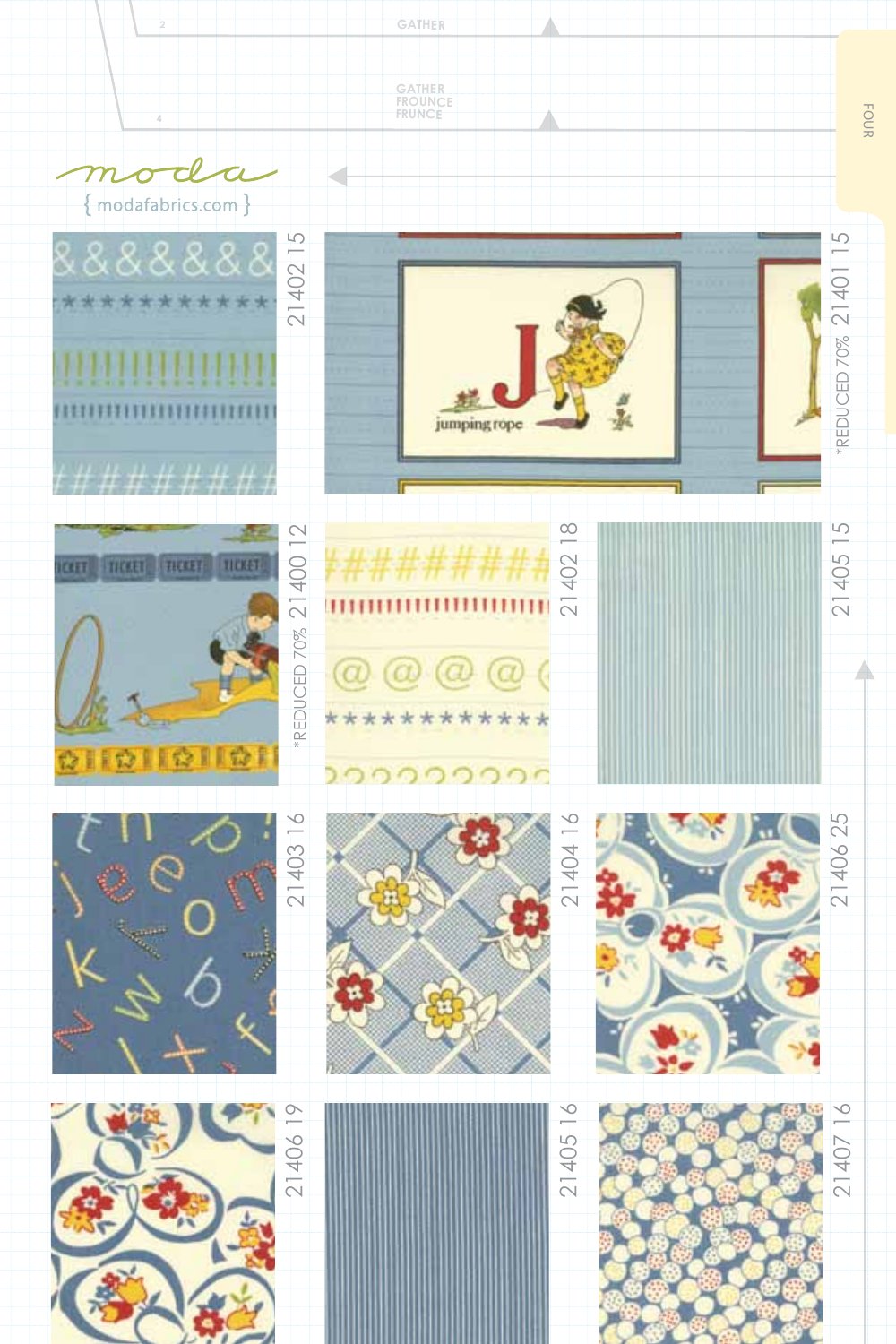**GATHR<br>FROUNC<br>FRUNCE** 

FIVE









CUT 2 ON FOLD

Б





 $\frac{8}{1}$ 

 $rac{1}{4}$